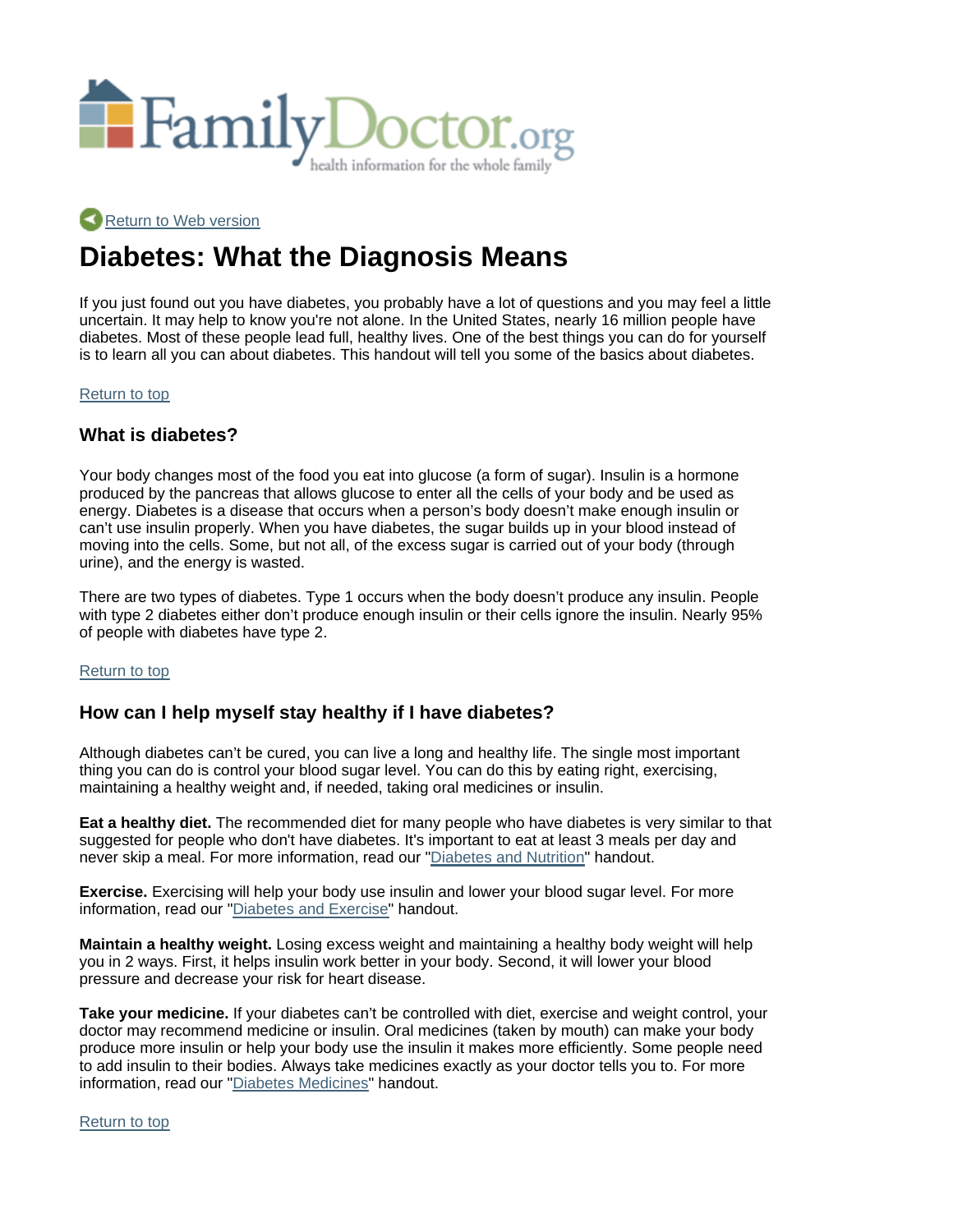## **How do I check my blood sugar level?**

Your doctor may suggest that you check your blood sugar level (also called blood glucose level) at home. Checking your blood sugar level involves pricking your finger to get a small drop of blood that you put on a test strip. You can read the results yourself or insert the strip into a machine called an electronic glucose meter. To learn more, read our "Monitoring Your Blood Sugar" handout.

Check your blood sugar level as often as your doctor suggests. You may need to check it more often at first, until you get the feel for how it changes and what makes it change.

#### Return to top

## **What if my blood sugar gets too low?**

People with diabetes are at risk of hypoglycemia, also called low blood sugar. Hypoglycemia occurs when the amount of sugar in your blood drops. The signs of low blood sugar may include having a headache, sweating, and feeling weak or anxious. Talk to your doctor about how to treat hypoglycemia. Usually, you can correct this problem by quickly eating some candy or drinking some regular (not diet) soda or fruit juice.

#### Return to top

## **What health problems can diabetes cause?**

Diabetes can be a dangerous and life-threatening disease if you don't control your blood sugar level. Over time, high blood sugar levels can damage your eyes, blood vessels, nerves and kidneys. Here are some of the problems (also called complications) diabetes can cause:

**Blindness**: Diabetes can damage the small blood vessels in the retina. It is the leading cause of blindness in people ages 20 to 74. For more information, read our "How to Take Care of Your Eyes and Feet" handout.

**Heart disease**: People with diabetes are 2 to 4 times more likely to have heart disease and damage to the blood vessels in the heart. This increases their risk of heart attack and stroke. For more information, read our "Diabetes and Heart Disease" handout.

**Nerve and blood vessel damage**: Damage to blood vessels in the legs can limit the supply of blood to the nerves in the legs and feet. This can make it difficult to feel injuries (such as foot sores). Damage to the blood vessels can also put you at risk for infections and sores that don't heal. In severe cases, parts of the foot or lower leg may have to be amputated (removed). For more information, read our "Diabetic Neuropathy" handout.

**Kidney disease**: Diabetes can damage the small blood vessels in the kidneys, which then can't filter out the body's waste. In some people, the kidneys stop working completely. These people require dialysis or a kidney transplant. Dialysis is a treatment that eliminates wastes in the blood. For more information, please read our "Diabetic Nephropathy" handout.

The good news is that diabetic complications can often be prevented by taking care of yourself, following your doctor's orders and controlling your blood sugar level. For more information on how to prevent these problems, please read our "Preventing Diabetic Complications" handout.

#### Return to top

## **Other Organizations**

• American Diabetes Association http://www.diabetes.org/home.jsp 1701 North Beauregard Street